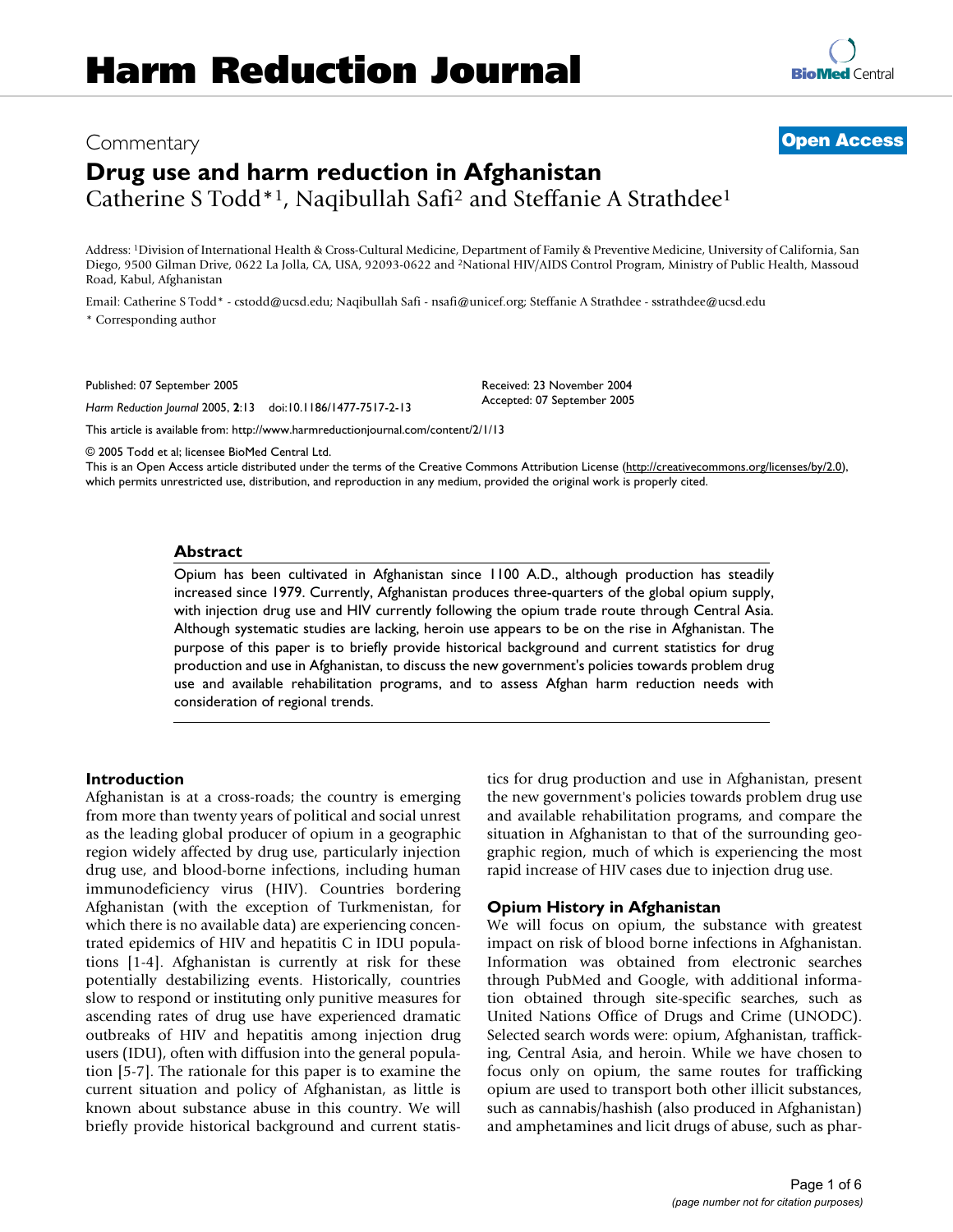maceutical compounds (e.g. benzodiazepines, opioid analgesics), and volatile inhalants.

Afghanistan, along with Pakistan and Iran, form the Golden Crescent, an area known for opium and cannabis cultivation and trafficking from the time poppies were introduced from Europe by Arab traders along the Silk Road [8]. Opium production in Afghanistan did not reach large scale until the Russian invasion in 1979. The growth in production was attributed to direct loss of government controls on production and indirect market demand created by decreased production due to political disruption in Vietnam and Laos, formerly the chief suppliers to Europe and North America [9,10]. By this time, Iran had significantly decreased opium production due to blockage of trade routes and severe punishment for drug-related convictions by the new theocratic regime [10]. Restrictions on cultivation and refining in Pakistan in the mid to late 1990's led to the shift of these activities to Afghanistan, resulting in the creation of new trade routes into Pakistan and Central Asia [11]. Opium cultivation was further encouraged by warlord commanders in constant conflict with each other following the Russian retreat in 1989. These commanders required economic support for military actions in response to loss of United States funding to Najibullah's government in 1991 [12]. During the *mujaheddin* [freedom fighters] era, opium and heroin production rose steadily with Afghanistan becoming the leading global supplier, overtaking Burma in the mid-1990's [13]. Since this time, either Afghanistan or Burma have contributed the greatest percentage to the world's opium market, with Afghanistan being the single largest country producer for the last four years.

The rise of the Taliban regime was marked with steadily increasing opium production, despite their pledge to "cleanse Afghanistan of the poisoned poppies" [14]. Increased opium production has been attributed to economic realities faced by the Taliban, who received little external donor support due to international sanctions. The Taliban charged a 10% tax to opium farmers, netting \$20 million or more each year, and controlled the opiate trade, with confiscated boxes bearing the words, "Not for use by Muslims" [15,16]. However, in 2000, the Taliban, now controlling the majority of Afghanistan, banned opium cultivation and enforced harsh punitive measures against drug use, which included maiming the hands of drug users. These steps, as well as severe drought in Afghanistan, were highly effective in reducing the amount of available opiates in the world market, resulting in drug shortages in Europe and a ten-fold increase in price [13,17]. Some believe the move was economically motivated to increase price, but this will remain open to debate as the Taliban were deposed in 2001 [18,19].

Within the year following removal of the Taliban regime, opium production recovered to near-record levels, with 3400 and 3600 metric tons produced in 2002 and 2003, respectively. In 2003, total income to opium farmers alone was equal to half of the legal gross domestic product and illustrated that, despite Hamid Karzai's declaration of a *jihad* [holy war] on opium, regional commanders continue to rely on opium production and trafficking to maintain their strongholds [13]. Opium cultivation has been revived in southern provinces and introduced in eastern and northern Afghan provinces, likely due to economic consideration as it is at least twelve times more profitable than wheat [13,20,21]. In 2004, a UNODC survey was performed to assess opium production within Afghanistan [21]. The study reports opium cultivation in all provinces with 2.9% of all arable land devoted to this purpose, though as much as 29% is cultivated in some provinces. The estimated crop for 2004 would have exceeded the record set in 1999 had drought and other plant stressors not compromised crop yields [21]. Despite these losses, Afghanistan produced 87% of the global opium supply last year; this supply increase may be impacting price as gross income per cultivated hectare decreased 64% and gross family income among opium farmers decreased 56%, based on study interviews [21]. The price per kilogram has decreased in all markets, though prices are markedly different between provinces with lowest prices noted in the northeastern areas [21]. UNODC posits that the declining price may also be due to declining quality (reduced opium content per gram in irrigated fields), competitive lower prices in Tajikistan, and the small number of traders that control the market.

The UNODC survey used satellite images as well as photos and GPS coordinates covering 16% of all arable land in 10 provinces; a survey of farmers was also performed by sampling approximately 8% of all villages in 21 provinces, representing 19% of the total cultivation area [21]. This is the largest study performed to date for estimation of opium cultivation in Afghanistan; however, significant regional differences may not have been adequately assessed in areas under-sampled by the survey. These estimates resulted in a wide confidence interval (109,000– 152,000 hectares), though would still represent a 36% increase in cultivation at lowest estimate. Additionally, while opium production is believed to have increased, the study states that production is based on robust estimates as obtaining objective evidence on a crop that is not openly traded is not possible.

This increase in production and the portent of further production increases, indicated by the increasing number of farmers and hectares, has lead Antonio Maria Costa, the executive director of UNODC, to state that,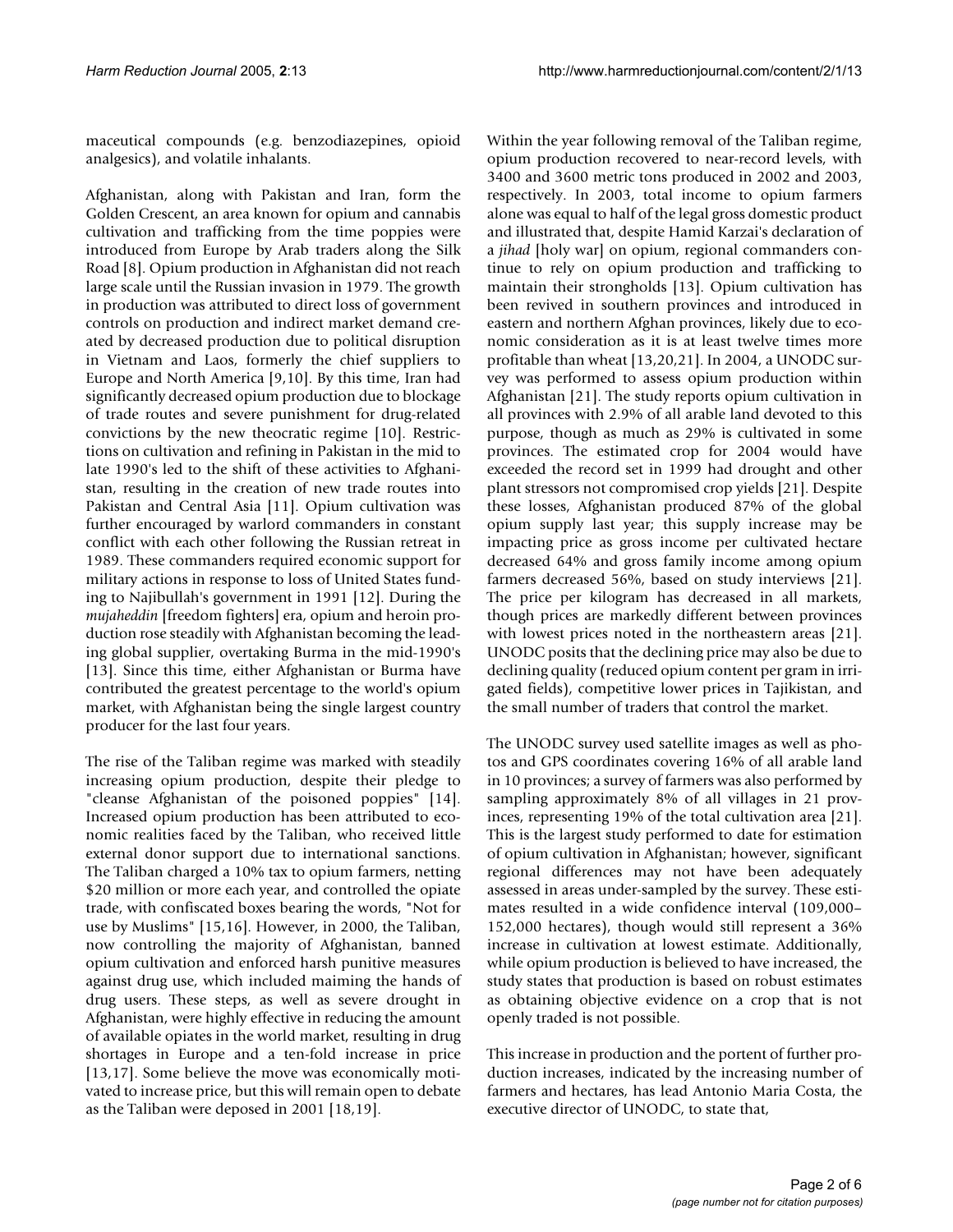"Afghan annals will record 2004 as contradictory. Political progress towards democracy culminated in the near plebiscite election of President Karzai. For this splendid accomplishment we all salute President Karzai's courage and determination. Yet, opium cultivation, which has spread like wildfire throughout the country, could ultimately incinerate everything – democracy, reconstruction and stability."[21].

## **Current Opium Laws**

As the government of Afghanistan develops, laws concerning opium production and use have been the subject of multiple decrees, often with external influence. The United Nations Security Council Resolution and the Bonn Agreement of 2001 stated that the new government of Afghanistan should respect international obligations and cooperate with the international community in the fight against terrorism, drugs and organized crime [22]. In 2002, Hamid Karzai, at the time the appointed interim leader of the Transitional Islamic State of Afghanistan (TISA), issued decrees banning cultivation, production, drug abuse and trafficking of narcotic drugs, and the simultaneous implementation of an eradication campaign by the government [22].

Use of opium products is illegal in Afghanistan; conviction results in a three-month prison sentence.

#### **Opium Use in Afghanistan**

Historically, opium has been used in Afghan communities as medication for different conditions, particularly pain and respiratory complaints. Opium use also has a traditional role in the societies of some groups [23]. There are few national estimates of opium use in Afghanistan; the highest regional use is noted in northeastern Badakhshan Province along the Tajik border, with 20–30% of the local population estimated to be addicted. High use rates have also been reported in districts of Herat and Farah Provinces [23]. In February 2001, UNODC conducted a study in five remote districts of four provinces. The estimated total adult population of these five districts (Khak-e-Jabar, Azro, Hesarak, Gardez, and Sayed Karam) is 120,000 people. According to key informants, there were at least 694 opium users, 164 heroin users, 8514 hashish users and 2556 persons using recreational pharmaceuticals [24]. However, because the interviews were with a limited number of drug users and key informants, these figures are only approximations; there is no official drug user registry in Afghanistan.

Recreational opium use appears to be common in Kabul, based on data from a recent study conducted by UNODC, interviewing 100 key informants and 200 drug users [25]. There are estimated to be at least 6,026 heroin users, 10,257 opium users, 26,415 hashish users, 15,526 pharmaceutical drugs addicts and 8,128 alcohol addicts within Kabul. However, due to the small numbers of drug users interviewed and inherent biases introduced from interview of key informants, these numbers are believed to represent conservative estimates. There are no reports for the number of drug users in other urban areas.

Although heroin is predominately used by men, multiple sources document opiate use starting in childhood and affecting both genders [24,25]. Based on these studies, the Counter Narcotic Department (CND), the highest drug control authority under the presidential office, estimates that there are approximately 500,000 people within Afghanistan addicted to different psychoactive substances (Personal Communication, Dr. M. Zafar, Drug Demand Reduction Officer, CND, October 29, 2004).

Heroin is easily accessible in Afghanistan and there is a disturbing trend towards injection of heroin alone and in combination with other substances, linked to returning refugees importing behaviors from other countries where injection use is common [25,26]. According to a drug user in Kabul: *"Drugs are like vegetables here. Very cheap and infinitely available"*[24]. In Kabul, single use doses of opium cost about 20–50 Afghanis (\$0.50–1.00 US) whereas a typical dose of heroin costs about 40–50 Afghanis (\$1 U.S.) [26]. However, prices are not stable and change with the seasonal availability of opium and heroin in the local market. Pharmaceutical opiates and other psychoactive substances can be easily obtained from the estimated 15,000 registered pharmacies or many unregistered pharmacies. People can obtain different psychoactive drugs, sedatives, pain killers and narcotics without a prescription and in unlimited quantities [26]. As in Pakistan and India, some pharmacies are reputed to sell buprenorphine (Temgesic) and some addicts report using it, though there is no documented evidence [12,27]. Needles and other injection paraphernalia are available over the counter, but their cost may be prohibitive to drug users who are most often unemployed. Pharmacies are likely to continue as a common source of drugs since the Ministry of Public Health (MOPH) does not currently have the capacity to monitor pharmacies.

Although problem drug use appears to be increasing in Afghanistan, addiction treatment remains limited. Medical services are provided to addicts through both public and private sectors, which, together, are not able to meet the demand for services. In the public sector, the National Mental Health Institutes, under direction of the MOPH, have functioning treatment and rehabilitation centers in several Afghan cities. The center in Kabul (Mental Health Institute) has only 30 treatment slots. (personal communication, Dr. Khaitab Khakar, Director, MoPH Kabul Mental Health Institute, June 30, 2005) In a few provinces,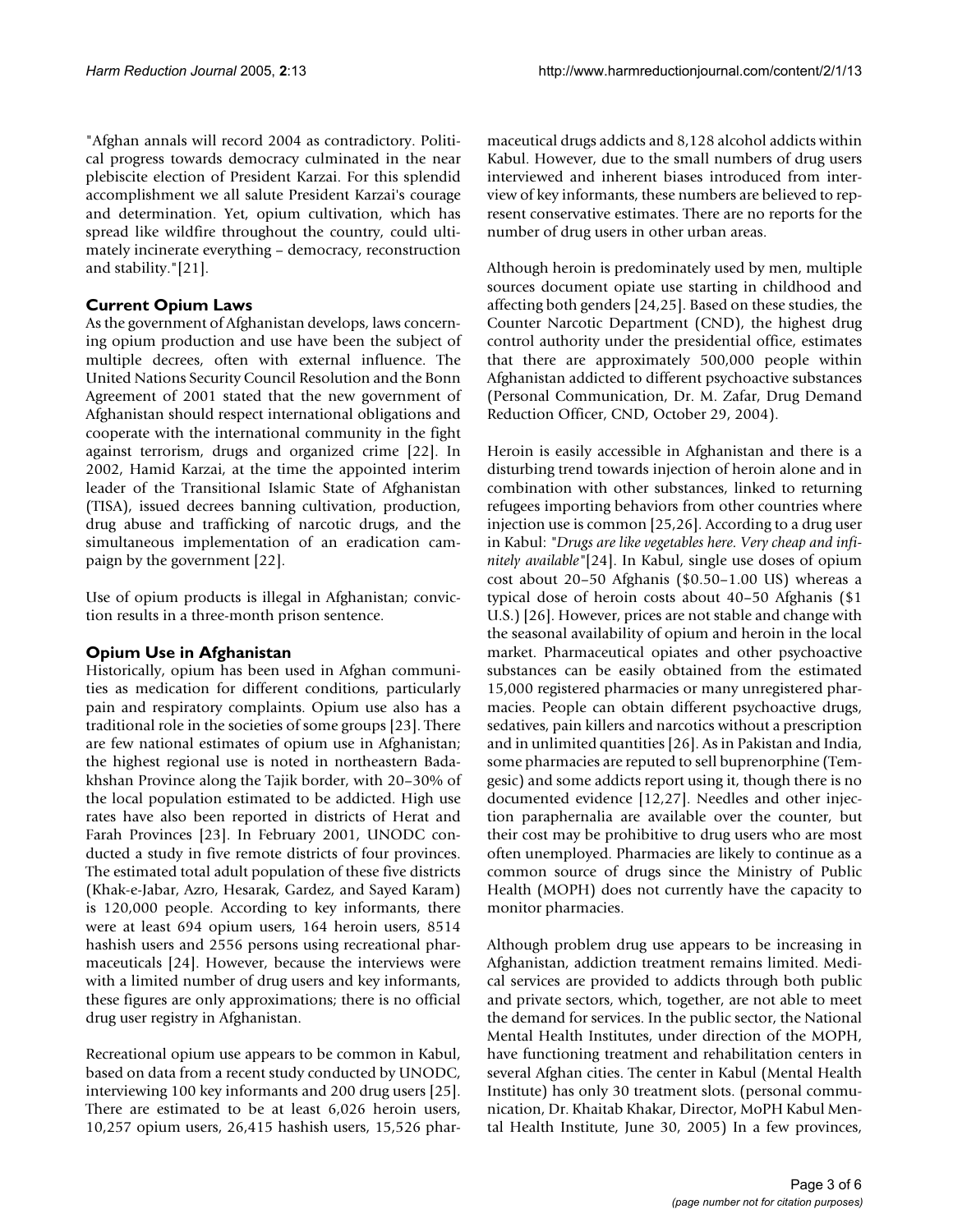there are branches of the Mental Health Institute providing out-patient services, such as counseling, but these do not have an in-patient facility.

The private sector also has limited treatment resources, with only two non-government organizations (NGO) currently providing in-patient services. The Nejat Center has ten treatment beds and two outreach teams in each of their Kabul and Badakhshan locations. According to the Nejat Center director, Dr. Tareq Suleyman,"We have the capacity to treat just 20 addicts a month but we have 3,000 people on the waiting list "[28]. Between 2001 and 2003, 4335 drug addicts have been treated, with 956 treated at the Kabul Mental Health Institute and 1308 at the Nejat Center [28]. Another NGO, Welfare Association for Afghanistan (WADAN), has a fifteen bed facility for drug addicts in Gardez, Paktiya Province. The standard of care for rehabilitation in Afghanistan is a fifteen day inpatient stay, followed by continued counseling via outreach counselors in the home or return visits to the outpatient department. Methadone treatment has not yet been introduced, though several groups agree that substitution therapy is needed in this setting.

No data is available on relapse due to lack of a reliable, functioning follow-up system. Human resources are scarce for harm reduction activities, like drug demand reduction and rehabilitation, due to lack of trained staff and a severe shortage of female health workers and counselors. There are currently a small number needle exchange programs in Kabul, orchestrated through *Zindagi Nawin* drug counseling programs. (Personal communication, Dr. M. Ilyas Azami, German Technical Cooperation, August 16, 2005) NGO activities involved in harm reduction education are limited, with the majority of their activities conducted in Kabul city, though counseling and prevention activities are being conducted by Nejat in Kabul and German Technical Cooperation (GTZ) with NGO partners SHRO (Herat), Wadan, (Gardez and Kandahar) and KOR in Kabul and Faizabad.

# **Regional Opium Use and Influential Trends**

The experiences and influence of other countries in the region are an important consideration for predicting future harm reduction needs and blood-borne infection rates in Afghanistan. Larger supplies of heroin are anticipated to be available in Afghanistan as production increases and spillover from new trafficking routes threatens to affect a larger number of people by reaching remote areas of the country.

Data for heroin production within Afghanistan is based on border seizures. Central Asian countries, particularly Tajikistan, are reporting record amounts of drug seized, with the disturbing trend of drug transition from opium

to heroin as early as 2001 [16,29]. Security has increased at the Iranian border as a part of that country's response to rising drug use and violence associated with trafficking, but the heroin demand continues in Iran, driving trafficking activity [2,29]. Additionally, trafficking has increased to Central Asia and Pakistan, with the risks of transporting blood-borne pathogens intrinsic to trafficking activities [29]. Traffickers routinely test the quality of the substance with the dealer/distributor in the next country, often sharing injection equipment. These activities allow transmission of infection from areas of presumed higher prevalence to Afghanistan and could initiate or fuel the final component of the cycle related to heroin.

The concern for transmission of blood borne viruses in this context cannot be minimized. Both hepatitis B and C have measurable documented prevalence in injection drug users (IDUs) and the general populations of bordering countries Pakistan and Uzbekistan [3,30-34]. In Pakistan, hepatitis C prevalence ranges from 5.3 to 7% in the general population, [30-32] 22% in non-injecting heroin users,[34] and 89% in IDUs [3]. Rising prevalence of hepatitis B and C due to injection drug use have been noted in other Central Asian Republics [30,35]. Central and South Asia are experiencing a rapid increase in HIV cases introduced by injection drug use and the commercial sex trade [7,16,36-38]. The HIV prevalence among IDUs in neighboring countries is largely unknown. Recently, prevalences of 29.8% and 12.1% were reported among intravenous drug users in Dushanbe, Tajikistan and Tashkent, Uzekistan respectively; of all HIV cases in Iran, 65% are among IDUs [1,39,40]. Injection drug use appears to be increasing in Afghanistan, raising concerns that a concentrated epidemic of HIV will ensue, as IDU and HIV have been documented to follow overland heroin trafficking routes [6,19,41].

The epidemic of injection drug use in Central Asia has been attributed to the poor socioeconomic conditions and proximity to opium trafficking routes [42]. These factors may contribute to the increasing number of IDU in Afghanistan. However, Afghanistan has several other characteristics predisposing its populace to drug addiction and transition to injecting use. Previous studies have documented that refugees are at increased risk to adopt drug use, largely due to poor economic indicators and psychological changes leading to increased risky behavior [43,44]. An estimated 3.5 million Afghans have repatriated within the last four years, of whom a significant proportion remain internally displaced [45]. Two recent studies suggest importation of learned drug use and other risk behaviors by this vulnerable population [34,46]. New behaviors learned by Afghan refugees in Pakistan, and, to a lesser degree, Iran and the Central Asian Republics, where rates of both injection drug use and blood-borne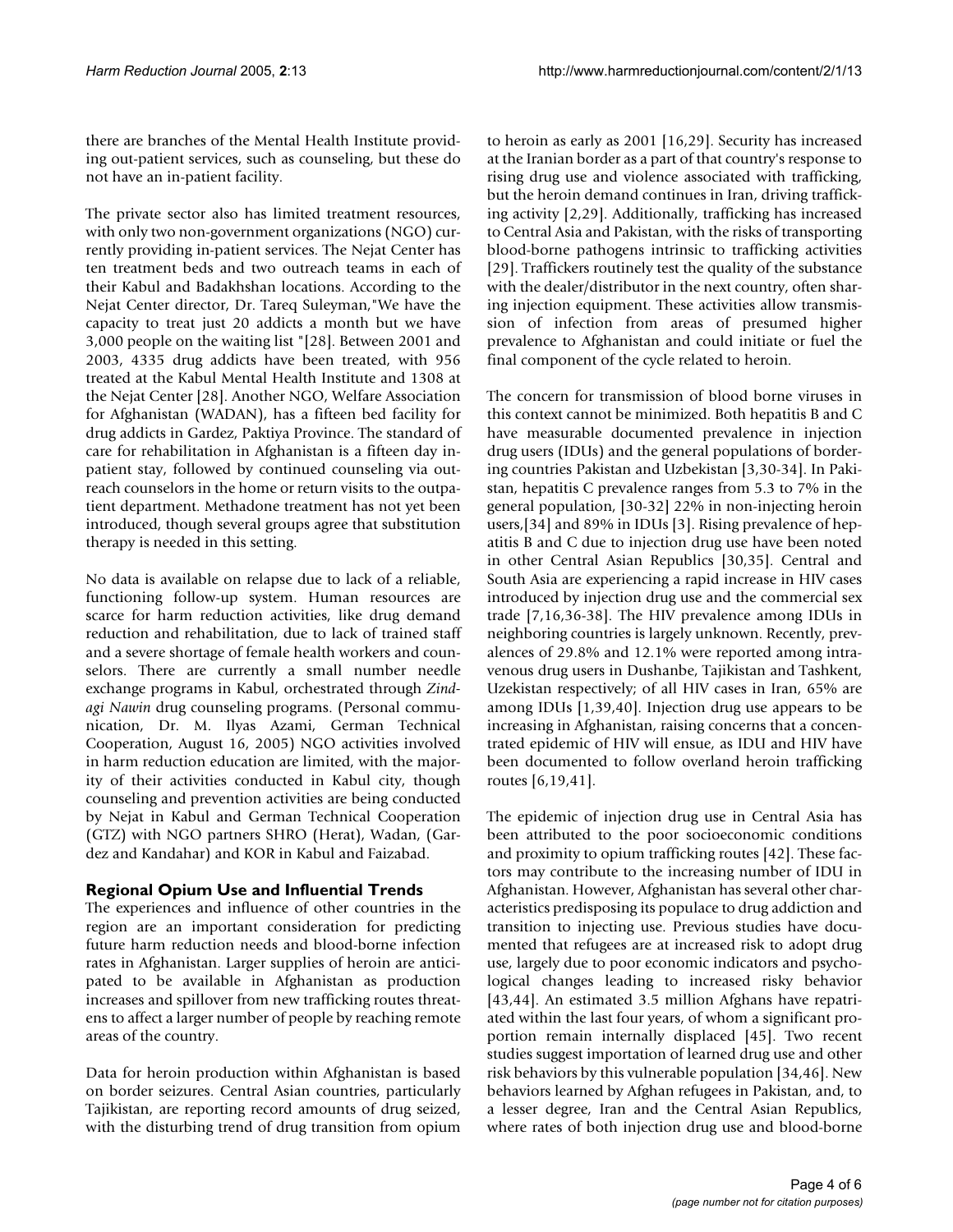infections are quickly rising, may be impacting drug use patterns [29,37]. Afghans may be disproportionately at risk for blood-borne infections resulting from injection drug use as displaced Afghan drug users exhibited less knowledge regarding HIV transmission and engage in high-risk behavior with greater frequency when compared to Pakistani drug users. A study done among IDU in Quetta, Pakistan revealed that, of 143 Afghans surveyed, none used condoms, only 4% had ever heard of HIV/ AIDS, 18% injected drugs, and of those, 72% reported needle sharing, all of which displayed a significantly greater degree of risk than their Pakistani counterparts. Additionally, 41% of Afghan drug users stated they had engaged the services of commercial sex workers [46]. There have been efforts to increase awareness of bloodborne infection transmission among vulnerable groups in Kabul city by several non-government organizations, including ORA, Nejat Center, and GTZ, as well as by the Ministry of Public Health and the National HIV/AIDS Control Program (NACP). The outreach workers affiliated with these programs have established rapport with several marginalized risk groups, predominantly drug users. Preliminary findings from an on-going study of blood-borne infection prevalence among injection drug users in Kabul indicates that, of 67 surveyed, the majority report not sharing "works" and purchasing single use syringes from the pharmacy daily (cost 3 Afghanis = US\$0.06). However, another study surveying high-risk and sentinel population groups in Kabul, Heart, Mazar-i-Sharif, and Kandahar notes that only approximately 40% of those surveyed, including drug users, had ever heard of HIV/ AIDS. (Personal communication, John Foran, ActionAid Afghanistan, August 16, 2005) Prevention messages have also been disseminated to the general population. The NACP has engaged the religious community in dialogue about the risks of HIV to Afghanistan and their role in community preventive education in a particularly noteworthy program.

There have been few changes in the number or content of rehabilitation programs in Kabul city, though some NGOs wish to initiate substitution therapy following procurement of funding. (Personal communication, Wayne Bazant, German Technical Cooperation, July 6, 2005) UNODC is currently conducting a country-wide assessment of drug use, which may also provide compelling evidence for increasing both the available number and therapeutic options of rehabilitation programs. Additional in-depth studies of risky behavior, particularly before and after the introduction of a harm reduction program, would provide meaningful data.

# **Conclusion**

Although Afghanistan is a major producer of heroin, injection drug use appears to be a relatively new phenomenon. Greater numbers of heroin users have been observed following the end of the Taliban regime and the return of Afghan refugees from neighboring countries [23]. Although few studies are available, high risk behaviors have been documented among Afghan IDUs along with low HIV/AIDS awareness and virtually no condom use [46]. The growing number of injection drug users, the availability of heroin, and small, geographically-limited number of harm reduction and drug treatment programs in Afghanistan place the country at great risk for epidemics of blood-borne infection. Further research on bloodborne infection risk behaviors and seroprevalence among drug users in Afghanistan would be helpful to better describe the current situation. Funding of programs to broaden education programs on HIV/AIDS and viral hepatitis, harm reduction, and drug treatment services should be an urgent priority.

## **Statement of Competing interests**

The author(s) declare they have no competing interests.

## **Authors' contributions**

CT researched and wrote the section on the history of opium cultivation and use in Afghanistan as well as the section on injection drug use trends in Central Asia. NS researched and wrote the section on the current Afghan situation, including law, government policy, and treatment services available. SS researched and wrote the summary statements and contributed to the section on regional influence. All authors read and approved the final manuscript.

#### **References**

- 1. United Nations Development Programme (UNDP): **Iran: HIV/ AIDS and Intravenous Drug Usage. YOUANDAIDS: the HIV/AIDS portal for Asia Pacific.** [[http://www.youandaids.org/](http://www.youandaids.org/Features/Iran29thNov.asp) [Features/Iran29thNov.asp\]](http://www.youandaids.org/Features/Iran29thNov.asp).
- 2. IRIN News: **Tajikistan: Drug use, migration and ignorance fuel rise in HIV infections. UN Office for the Coordination of Humanitarian Affairs. IRINews.org.** [\[http://](http://www.plusnews.org/report.asp?ReportID=39661&SelectRegion=Central_Asia&SelectCountry=TAJIKISTAN) [www.plusnews.orreport.asp?ReportID=39661&SelectRegion=Centr](http://www.plusnews.org/report.asp?ReportID=39661&SelectRegion=Central_Asia&SelectCountry=TAJIKISTAN) [al\\_Asia&Select Country=TAJIKISTAN\]](http://www.plusnews.org/report.asp?ReportID=39661&SelectRegion=Central_Asia&SelectCountry=TAJIKISTAN). February 24, 2004
- 3. United Nations Office for Drug Control and Crime Prevention (UN-ODCCP) and UNAIDS: **Baseline Study of the Relationship between injection drug use, HIV and hepatitis C among male injection drug users in Lahore. United Nations Office on Drugs and Crime.** [[http://www.unodc.org/pakistan/en/publica](http://www.unodc.org/pakistan/en/publications.html) [tions.html](http://www.unodc.org/pakistan/en/publications.html)].
- 4. United Nations Childrens Fund (UNICEF): **Turkmenistan: Statistics.** [\[http://www.unicef.org/infobycountry/](http://www.unicef.org/infobycountry/Turkmenistan_statistics.html) [Turkmenistan\\_statistics.html\]](http://www.unicef.org/infobycountry/Turkmenistan_statistics.html).
- 5. Panda S, Chatterjee A, Bhattacharya SK, Manna B, Singh PN, Sarkar S, Naik TN, Chakrabarti S, Detels R: **[Transmission of HIV from](http://www.ncbi.nlm.nih.gov/entrez/query.fcgi?cmd=Retrieve&db=PubMed&dopt=Abstract&list_uids=10919490) [injecting drug users to their wives in India.](http://www.ncbi.nlm.nih.gov/entrez/query.fcgi?cmd=Retrieve&db=PubMed&dopt=Abstract&list_uids=10919490)** *Int J STD AIDS* 2000, **11:**468-473.
- 6. Beyrer C, Razak MH, Lisam K, Chen J, Lui W, Yu XF: **[Overland her](http://www.ncbi.nlm.nih.gov/entrez/query.fcgi?cmd=Retrieve&db=PubMed&dopt=Abstract&list_uids=10714570)[oin trafficking routes and HIV-1 spread in south and south](http://www.ncbi.nlm.nih.gov/entrez/query.fcgi?cmd=Retrieve&db=PubMed&dopt=Abstract&list_uids=10714570)[east Asia.](http://www.ncbi.nlm.nih.gov/entrez/query.fcgi?cmd=Retrieve&db=PubMed&dopt=Abstract&list_uids=10714570)** *AIDS* 2000, **14:**75-83.
- 7. Rhodes T, Ball A, Stimson GV, Kobyshcha Y, Fitch C, Pokrovsky V, Bezruchenko-Novachuk M, Burrows D, Renton A, Andrushchak L: **[HIV infection associated with drug injecting in the newly](http://www.ncbi.nlm.nih.gov/entrez/query.fcgi?cmd=Retrieve&db=PubMed&dopt=Abstract&list_uids=10615718) independent states, eastern Europe: the social and economic [context of epidemics.](http://www.ncbi.nlm.nih.gov/entrez/query.fcgi?cmd=Retrieve&db=PubMed&dopt=Abstract&list_uids=10615718)** *Addiction* 1999, **94:**1323-36.